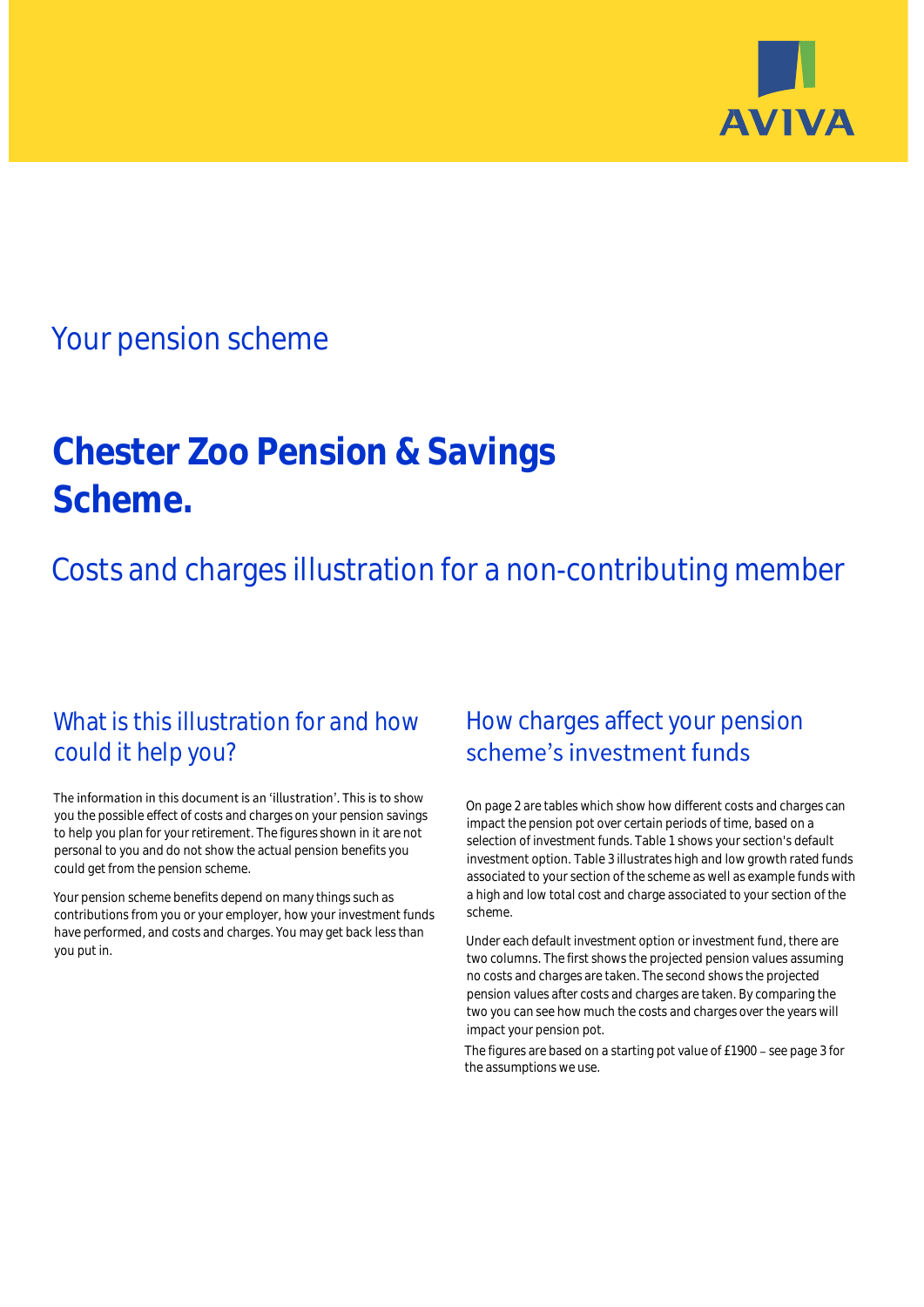### **Table 1**

| Illustration of effect of costs and charges on the Default Investment Option in<br><b>Chester Zoo Pension &amp; Savings Scheme.</b> |                                                                                               |                                    |  |  |  |  |  |  |
|-------------------------------------------------------------------------------------------------------------------------------------|-----------------------------------------------------------------------------------------------|------------------------------------|--|--|--|--|--|--|
|                                                                                                                                     | <b>My Future</b><br>Assumed growth rate 3.3% (p.a.)<br>Assumed costs and charges 0.42% (p.a.) |                                    |  |  |  |  |  |  |
|                                                                                                                                     |                                                                                               |                                    |  |  |  |  |  |  |
|                                                                                                                                     |                                                                                               |                                    |  |  |  |  |  |  |
| At end of year                                                                                                                      | Projected value assuming no                                                                   | <b>Projected value after costs</b> |  |  |  |  |  |  |
|                                                                                                                                     | costs and charges are taken                                                                   | and charges are taken              |  |  |  |  |  |  |
| $\mathbf{1}$                                                                                                                        | £1,920                                                                                        | £1,910                             |  |  |  |  |  |  |
| $\overline{2}$                                                                                                                      | £1,940                                                                                        | £1,920                             |  |  |  |  |  |  |
| 3                                                                                                                                   | £1,960                                                                                        | £1,940                             |  |  |  |  |  |  |
| 4                                                                                                                                   | £1,980                                                                                        | £1,950                             |  |  |  |  |  |  |
| 5                                                                                                                                   | £2,000                                                                                        | £1,960                             |  |  |  |  |  |  |
| 10                                                                                                                                  | £2,110                                                                                        | £2,020                             |  |  |  |  |  |  |
| 15                                                                                                                                  | £2,230                                                                                        | £2,090                             |  |  |  |  |  |  |
| 20                                                                                                                                  | £2,350                                                                                        | £2,160                             |  |  |  |  |  |  |
| 25                                                                                                                                  | £2,480                                                                                        | £2,230                             |  |  |  |  |  |  |
| 30                                                                                                                                  | £2,620                                                                                        | £2,300                             |  |  |  |  |  |  |
| 35                                                                                                                                  | £2,760                                                                                        | £2,370                             |  |  |  |  |  |  |
| 40                                                                                                                                  | £2,880                                                                                        | £2,420                             |  |  |  |  |  |  |
| 45                                                                                                                                  | £2,950                                                                                        | £2,430                             |  |  |  |  |  |  |
| 50                                                                                                                                  | £2,970                                                                                        | £2,400                             |  |  |  |  |  |  |

### **Table 2**

| List of Funds included in the Default Investment Option |                       |                    |  |  |  |  |  |  |
|---------------------------------------------------------|-----------------------|--------------------|--|--|--|--|--|--|
| <b>Fund name</b>                                        | <b>Total Cost and</b> | <b>Growth Rate</b> |  |  |  |  |  |  |
|                                                         | Charge (p.a.)         | (p.a.)             |  |  |  |  |  |  |
| Av MyM My Future Growth                                 | 0.44%                 | 3.60%              |  |  |  |  |  |  |
| Av MyM My Future Consolidation                          | 0.39%                 | 2.40%              |  |  |  |  |  |  |
|                                                         |                       |                    |  |  |  |  |  |  |
|                                                         |                       |                    |  |  |  |  |  |  |
|                                                         |                       |                    |  |  |  |  |  |  |
|                                                         |                       |                    |  |  |  |  |  |  |
|                                                         |                       |                    |  |  |  |  |  |  |
|                                                         |                       |                    |  |  |  |  |  |  |
|                                                         |                       |                    |  |  |  |  |  |  |
|                                                         |                       |                    |  |  |  |  |  |  |

#### **Aviva Life & Pensions UK Limited.**

Registered in England No. 3253947. Registered office: Aviva, Wellington Row, York, YO90 1WR. Authorised by the Prudential Regulation Authority and regulated by the Financial Conduct Authority and the Prudential Regulation Authority. Firm Reference Number 185896. **aviva.co.uk** TEMP GFI NG071309 09/2018